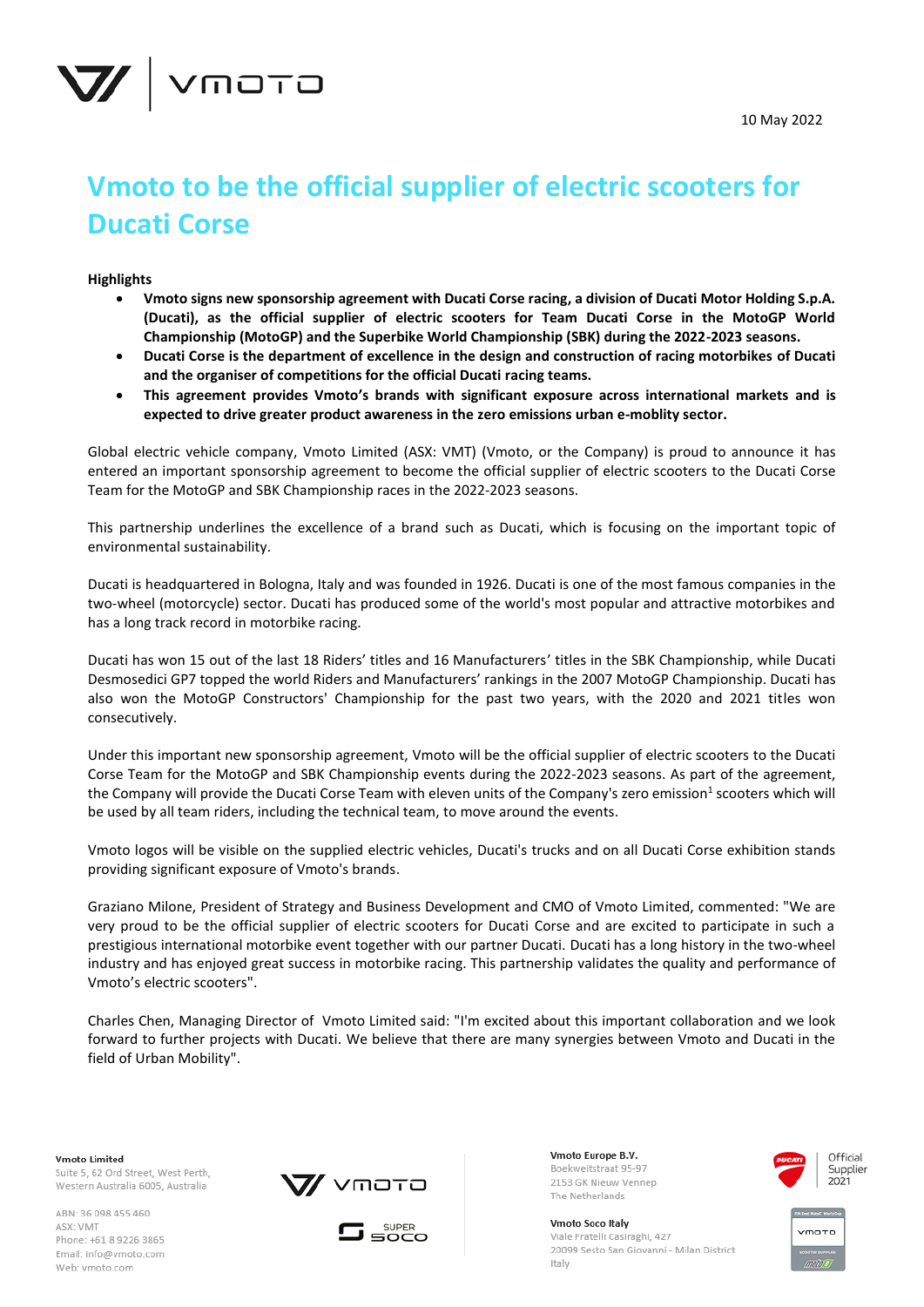





*Photo: Vmoto's brands displayed alongside a number of world's renowned brands with Ducati Corse racing events.*

**-ends-**

**Vmoto Limited** 

Suite 5, 62 Ord Street, West Perth, Western Australia 6005, Australia

ABN: 36 098 455 460 ASX: VMT Phone: +61 8 9226 3865 Email: info@vmoto.com Web: vmoto.com





Vmoto Europe B.V. Boekweitstraat 95-97 2153 GK Nieuw Vennep The Netherlands

Vmoto Soco Italy Viale Fratelli Casiraghi, 427 20099 Sesto San Giovanni - Milan District Italy